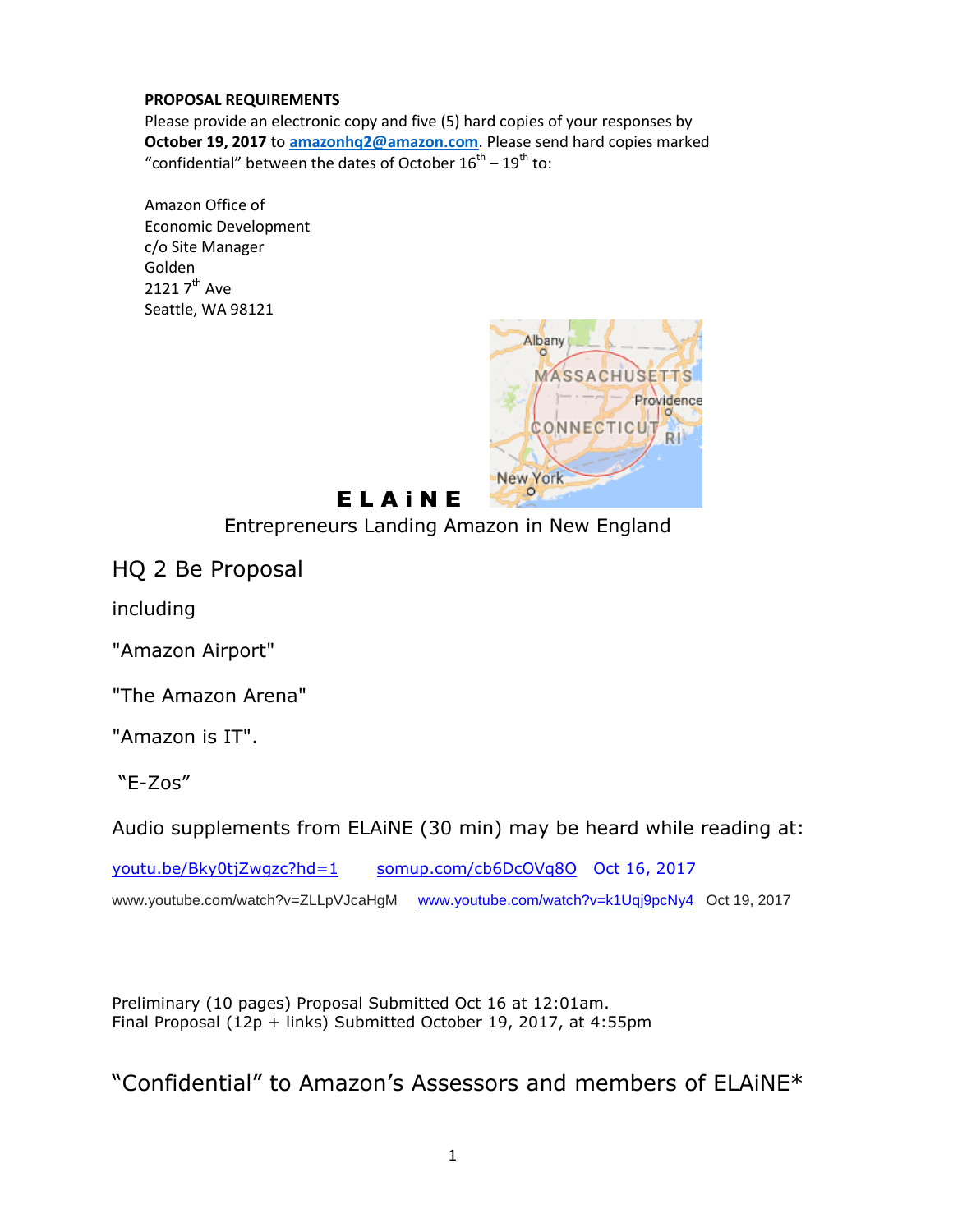### Entrepreneurs Landing Amazon in New England

Entrepreneurs Landing Amazon in New England ("ELAiNE"), is a group that is not formally affiliated with any state entity. Indeed, our proposal spans two states: Massachusetts and Connecticut. The proposed HQ2 sits between Springfield MA and Hartford, on the grounds of Bradley International Airport, to be potentially known as "Amazon/Bradley" or simply "Amazon Airport".

The significant parcels on or adjacent to Bradley Airport for Amazon's use are:

A) The 199,000 sq ft building at 1 Hamilton Rd., Windsor Locks CT, with parking for 900 cars. This is currently "swing space" for United Technologies (UTC) which has a much larger building to the north.

<http://www.loopnet.com/Listing/1-Hamilton-Rd-Windsor-Locks-CT/3704689/>

and

[https://www.google.com/maps/place/1+Hamilton+Rd,+Windsor+Locks,+CT+06096/@41.9245253,-](https://www.google.com/maps/place/1+Hamilton+Rd,+Windsor+Locks,+CT+06096/@41.9245253,-72.6870762,815m/data=!3m1!1e3!4m5!3m4!1s0x89e6fe132f756a1b:0xd62e069e0a054e11!8m2!3d41.919089!4d-72.6850163) [72.6870762,815m/data=!3m1!1e3!4m5!3m4!1s0x89e6fe132f756a1b:0xd62e069e0a054e11!8m2!3d4](https://www.google.com/maps/place/1+Hamilton+Rd,+Windsor+Locks,+CT+06096/@41.9245253,-72.6870762,815m/data=!3m1!1e3!4m5!3m4!1s0x89e6fe132f756a1b:0xd62e069e0a054e11!8m2!3d41.919089!4d-72.6850163) [1.919089!4d-72.6850163](https://www.google.com/maps/place/1+Hamilton+Rd,+Windsor+Locks,+CT+06096/@41.9245253,-72.6870762,815m/data=!3m1!1e3!4m5!3m4!1s0x89e6fe132f756a1b:0xd62e069e0a054e11!8m2!3d41.919089!4d-72.6850163)

B) 43 undeveloped acres in Windsor Locks, zoned B-3, which is across the street from 1 Hamilton, with access to Schoephoester Rd., the edge of Airport property. [http://www.loopnet.com/Listing/Hamilton-Rd-Windsor-Locks-CT/3932228/](http://www.loopnet.com/Listing/Hamilton-Rd-Windsor-Locks-CT/3932228)

C) 264 undeveloped acres within the CT Airport Authority's domain of "Bradley/Amazon" Airport. This exceeds the acreage of the three closest four-year colleges (Bay Path University, University of St. Joseph, and Trinity College total 248 acres). [https://www.google.com/maps/place/Perimeter+Rd,+Windsor+Locks,+CT/@41.9495081,-](https://www.google.com/maps/place/Perimeter+Rd,+Windsor+Locks,+CT/@41.9495081,-72.6927139,3258m/data=!3m1!1e3!4m5!3m4!1s0x89e6fdc0475eb01f:0xb77e029ce9635428!8m2!3d41.9459572!4d-72.6851286) [72.6927139,3258m/data=!3m1!1e3!4m5!3m4!1s0x89e6fdc0475eb01f:0xb77e029ce96354](https://www.google.com/maps/place/Perimeter+Rd,+Windsor+Locks,+CT/@41.9495081,-72.6927139,3258m/data=!3m1!1e3!4m5!3m4!1s0x89e6fdc0475eb01f:0xb77e029ce9635428!8m2!3d41.9459572!4d-72.6851286) [28!8m2!3d41.9459572!4d-72.6851286](https://www.google.com/maps/place/Perimeter+Rd,+Windsor+Locks,+CT/@41.9495081,-72.6927139,3258m/data=!3m1!1e3!4m5!3m4!1s0x89e6fdc0475eb01f:0xb77e029ce9635428!8m2!3d41.9459572!4d-72.6851286)

The parcel is located within the Connecticut Airport Authority, just north of the main runway. "Perimeter Road", runs through it. The CAA was spun off of state government in 2011, to be an independent arm for good, safe development. The CAA is empowered with great flexibility in planning and zoning approvals.

For A) and B) the town of Windsor Locks, Bradley's home, is very business friendly. They face a downsizing of properties -- UTC is consolidating its "Hamilton Sundstrand" operations into one, leaving a 199,000 sq ft building and 6 acre parking lot for a new occupant 1/2 mile from the Airport perimeter and adjacent to the 43 acre Windsor Locks parcel. UTC's use of the building is "swing" space now, and they can be completely vacated within six months, according to broker James Panczykowski.

### **SAVING Money: As Important as Earning it.**

After taxes, saving money helps the net profits more than earning money. Here is how ELAiNE is out to save Amazon billions:

1) Extensive use of drone deliveries. Delivery costs are 10% of Amazon's revenues and 500% of Amazon's net income. A 40% delivery cost reduction triples Amazon's net income.

Connecticut has people pioneering drone regulation, and ELAiNE has an Embry-Riddle University Professor who has extensively modeled regulation for recreation and commerce,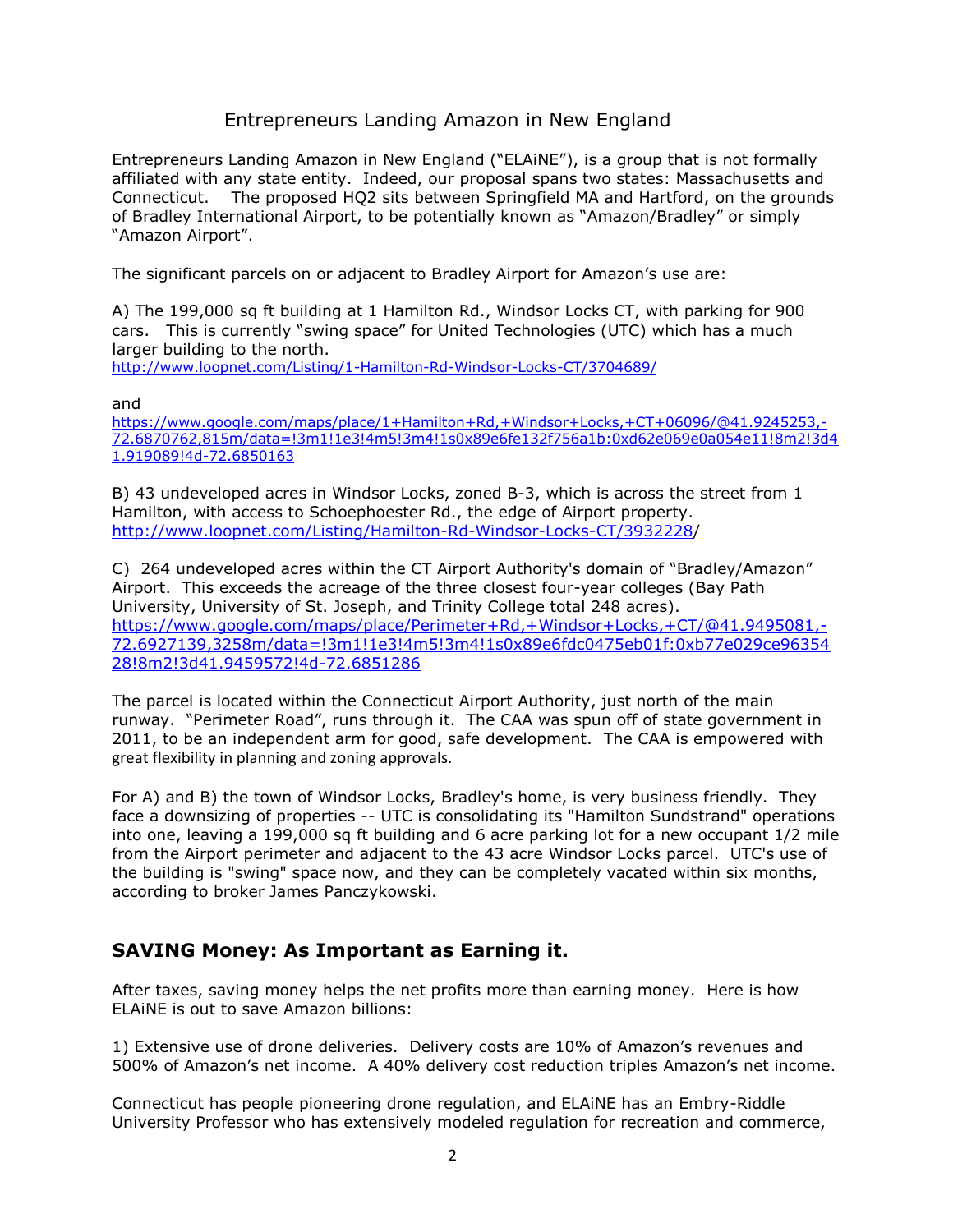including safe flight, delivery, packing, and pick-up. ELAiNE also has two candidates for Governor, each of whom wants to see Connecticut at the forefront of sensible drone regulation. Amazon will be a beneficiary of Connecticut's drone delivery work, and also a beneficiary in all states that follow Connecticut's lead. A governor can only control his state. But FAA regulators are looking for leadership in the area of drone deliveries. They need guidelines for responsible safe, efficient commerce. Connecticut is going to provide them. Amazon will be an experiment, but Amazon will be the prime beneficiary.

2) The second area where our state might influence the feds saves Amazon money. We will go further than CCA Section 52, which protects intermediaries like Amazon from suit for bad products that they have no reason to suspect were deficient. Connecticut would go further, with protective legislation that puts the burden on the buyer to show that the seller had every reason TO suspect a deficiency. "Caveat Emptor" had meaning 2000 years ago, and it still does in our legislative world.

3) Northern Connecticut keeps your employees' wages from going especially high. Whereas metro Seattle has 22 Fortune 500 companies in the Internet / Technology businesses, our region has only ONE. For those who might want to jump to a more interesting industry, Seattle has an abundance; Hartford-Springfield does not. There will be far fewer competing offers for employees' skills.

4) Finally, there may be a below "market" buying opportunity in the coming years. This governor candidate does have federal ties. He's the Founder of The Resistance [www.weresist.us.](http://www.weresist.us/) (That's not the radical leftist group that just took hold since Trump's election, but a liberty-oriented group since 2013 that supports candidates of all parties looking to reduce unnecessary government.) Every Resistance Candidate in 2016 was in favor of selling off the US Postal Service to the most appropriate private bidder. Amazon will have the inside track.

# **Amazon Clout In A Small State**

Amazon at even 30,000+ employees becomes the state's largest employer. UTC employs 25,000 statewide. Their largest research plant at 35 Hamilton Rd. will be adjacent to at least one of Amazon's Buildings at 1 Hamilton Rd.

Our group is Entrepreneurs. We have some sophisticated business people, and some political leaders. But we are NOT tied to any state or any agency. Western Massachusetts and Northern Connecticut will thrive with Amazon here - if we need state involvement, we'll be able to get it done.

# **Amazon Clout In a State That's Been Beaten Down by Government:**

Connecticut's voters will look to business leaders more readily because their political leaders have clearly failed them. Seven Governor candidates have had only business experience.

# **Northern CT Crime: relatively low.**

Seattle and four surrounding towns of Bellevue, Kirkland, Redmond and Woodinville have per 100,000 crime rates of 438 227 168 186 224 <http://www.city-data.com/crime/crime-Redmond-Washington.html> Edmonds and Shoreline have rates of 173 181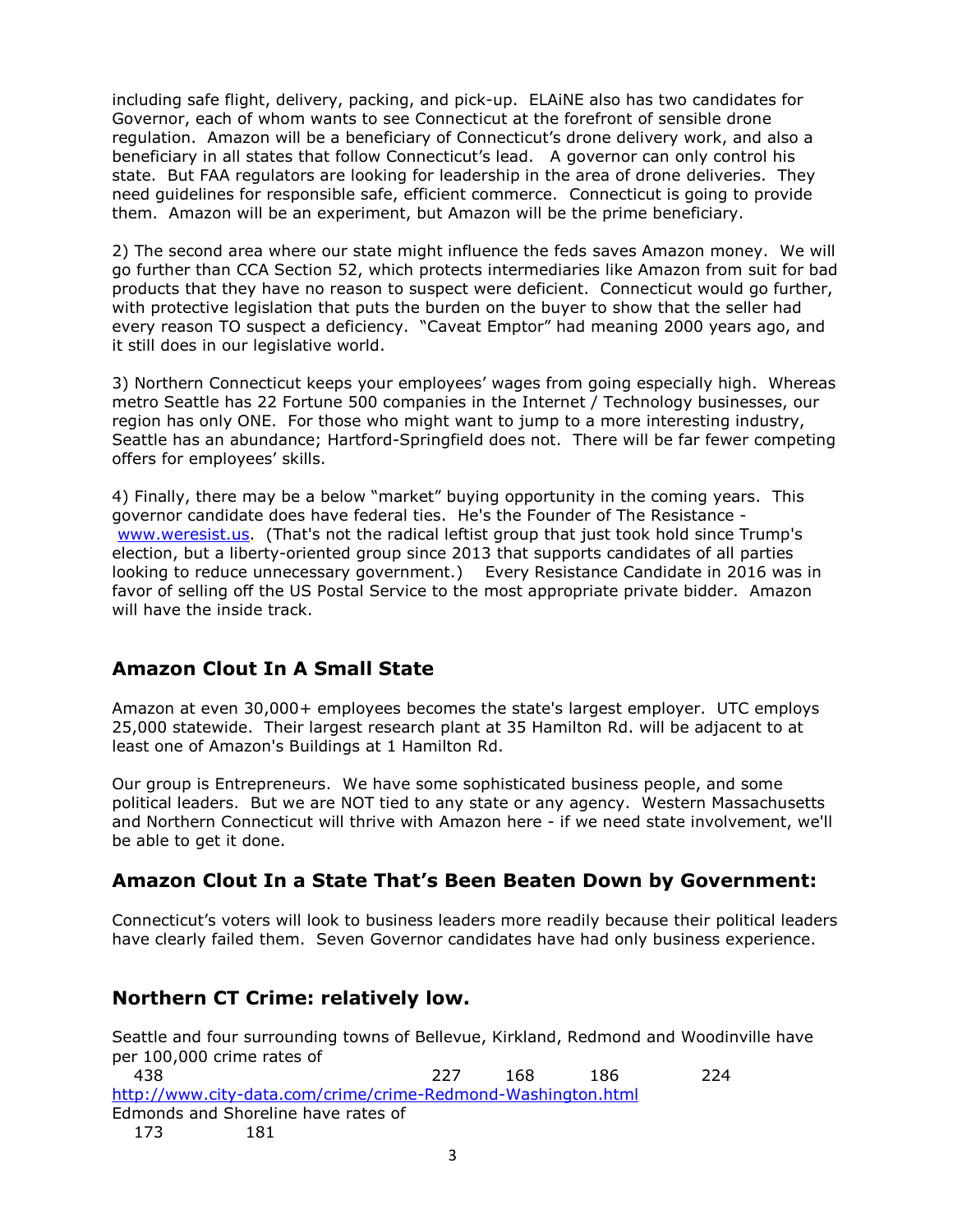<http://www.city-data.com/crime/crime-Edmonds-Washington.html>

Burien, Sea-Tac, and Tukwila, towns by Seattle's airport, are at 691 496 1041

By contrast, in Connecticut,

Windsor Locks and four surrounding towns of Granby, Simsbury, Suffield, and Windsor have per 100,000 crime rates of

87 39 30 31 92 \* No data is available for East Granby, which is the suburban town just west of Windsor locks. <http://www.city-data.com/crime/crime-Windsor-Locks-Connecticut.html> <http://www.city-data.com/crime/crime-Granby-Connecticut.html>

### **Cost of Living: Relatively Low**

It's less expensive here. Hartford-Springfield is not Metro Boston or Metro New York. Median home prices are \$204,000 and \$240,000 in Hampden County and Hartford County respectively. By comparison, median prices are \$528,000 and \$415,000 in King and Snohomish Counties, respectively. (These are year old figures – a Sept 2017 report put the King median at \$625,000 and Snohomish at \$440,000.) We can't keep up. Thank goodness.

Whereas Snohomish home prices are approximately 5 times median family HHI, and King home prices are approximately 6 times median family HHI, only one Hartford County town is above 2.9 times median family HHI. In Hampden County, only Springfield, the lowest income city at \$39,895 median family HHI, has a housing price above 3.4 times median family HHI. To be specific:

| Town              | Median family HHI | Median Home Price 2016 |  |
|-------------------|-------------------|------------------------|--|
| Agawam MA         | \$77,000          | \$198,000              |  |
| Longmeadow MA     | \$118,000         | \$327,000              |  |
| Springfield MA    | \$40,000          | \$144,000              |  |
| W. Springfield MA | \$63,000          | \$211,000              |  |
| Avon CT           | \$162,000         | \$344,000              |  |
| Bloomfield CT     | \$85,000          | \$230,000              |  |
| East Granby CT    | \$97,000          | \$271,000              |  |
| East Windsor CT   | \$76,000          | \$164,000              |  |
| Enfield CT        | \$78,000          | \$181,000              |  |
| Granby CT         | \$111,000         | \$245,000              |  |
| Simsbury CT       | \$109,000         | \$359,000              |  |
| Somers CT         | \$108,000         | \$282,000              |  |
| Suffield CT       | \$100,000         | \$281,000              |  |
| West Hartford CT  | \$102,000         | \$294,000              |  |
| Windsor CT        | \$91,000          | \$206,000              |  |
| Windsor Locks CT  | \$70,000          | \$187,000              |  |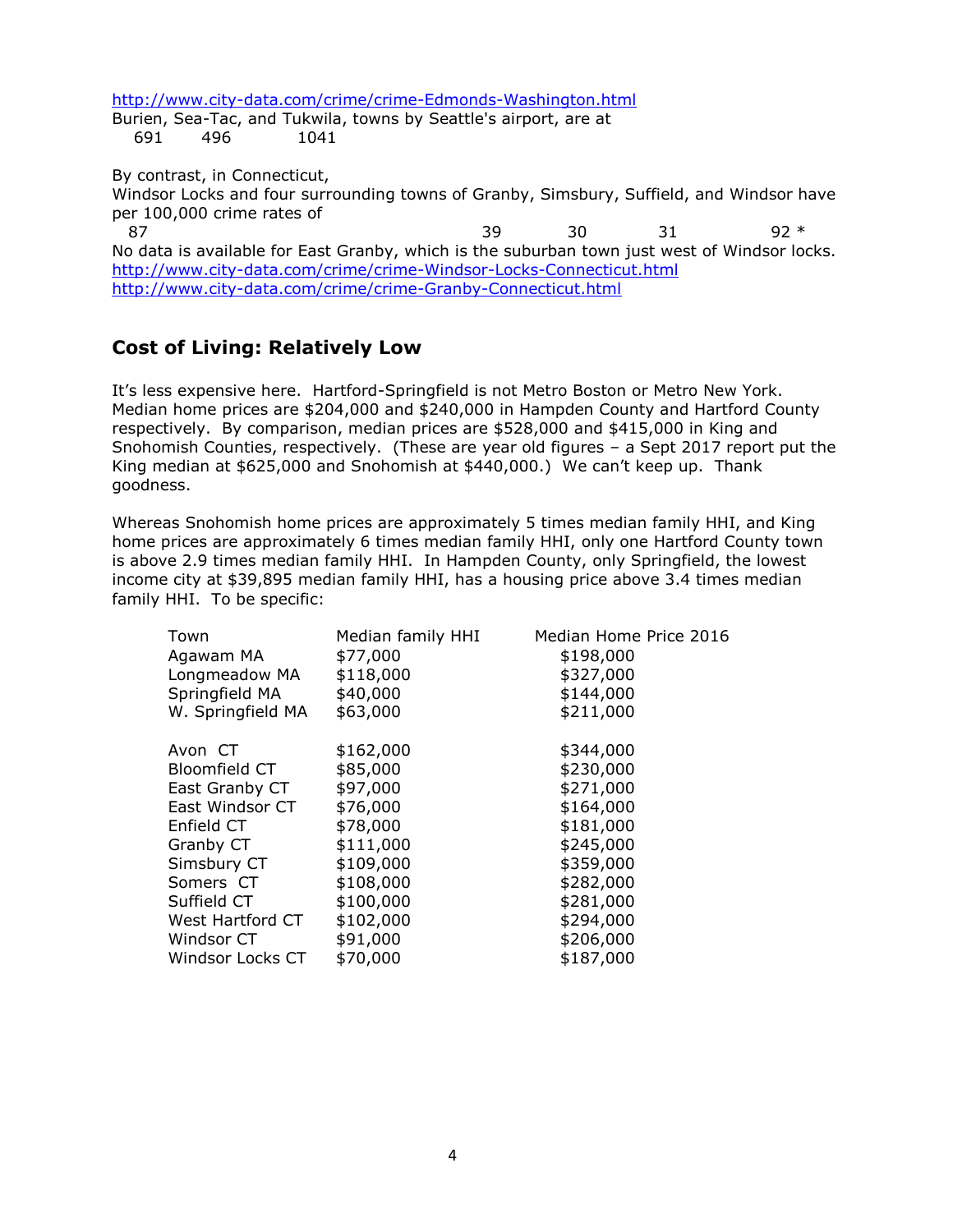# **Northern CT Education: Relatively High**

Connecticut has very good public schools. Teacher pay is second highest in the nation, and average SAT scores typically land Connecticut in the top five. Connecticut parents tend to spend a lot on education. A high percentage of Connecticut students stay close to home.

College undergrads and graduate students: Amherst to New Haven (I-91 Corridor, a.k.a. "the Knowledge Corridor"), all within 1 hour of Bradley/Amazon HQ:

#### **4-year colleges**

| UConn                  | 32,000 |
|------------------------|--------|
| <b>UMass</b>           | 28,000 |
| Yale                   | 12,000 |
| Central Ct S U         | 12,000 |
| Quinnipiac             | 9000   |
| UHartford              | 8000   |
| Southern Ct S U        | 8000   |
| Springfield Tech       | 6000   |
| <b>Westfield State</b> | 6000   |
| <b>UNew Haven</b>      | 5000   |
| Eastern Ct SU          | 5000   |
| Western New Engld      | 4000   |
| AIC                    | 4000   |
| Trinity                | 4000   |
| Post University        | 4000   |
| Smith                  | 3000   |
| Goodwin                | 3000   |
| Univ. of St. Joseph    | 3000   |
| Wesleyan               | 3000   |
| <b>UConn Waterbury</b> | 2300   |
| <b>UConn Hartford</b>  | 1700   |
| Mt. Holyoke            | 2000   |
| Amherst                | 2000   |
| Baypath                | 2000   |
| Springfield College    | 2000   |
| Albertus Magnus        | 1500   |
| Elms College           | 1000   |

#### **Community Colleges**

| 14,000 |
|--------|
| 10,000 |
| 7000   |
| 7000   |
| 6000   |
| 6000   |
| 5000   |
| 4000   |
| 3000   |
| 2000   |
| 2000   |
|        |

TOTAL 240,000

Perhaps most importantly: Connecticut families SPEND a lot on education. Though the public schools are ranked highly, CT is #1 in private school (secular) attendance.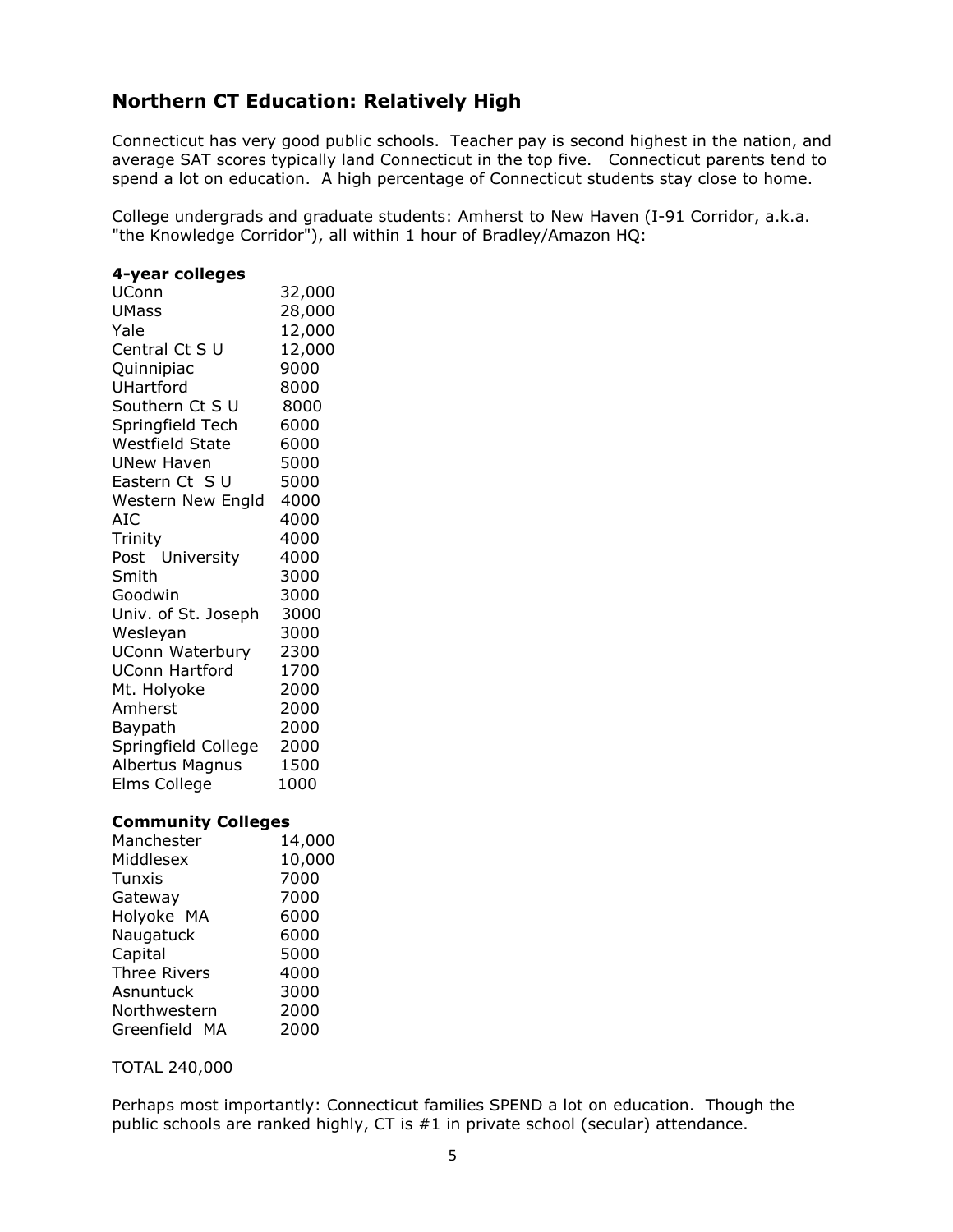Connecticut is home to 17 boarding schools, and Western MA has eight more. They bring in sharp students from around the nation and internationally, particularly, of late, from China.

### **The Political Landscape: So-So. But Getting Better.**

From North to South, here is a candid picture of what our DMA's politics look like:

**Hampden County (Western Mass.)** - The MA border is 8 miles away from Amazon/Bradley. Springfield, the state's third largest city, is 12 miles away. Massachusetts has been governed by Republican Charlie Baker since 2014; he is seeking re-election and polls right now put him as one of the safest seats for re-election. Mr. Baker is considered even more business friendly than Mitt Romney, the state's governor from 2003 to 2007.

Western Mass. is considered an afterthought to many in Metro Boston. Residents are sensitive to it, and Governor Baker has and will continue to placate the region with some state favoritism, compared to the Boston behemoth.

**Hartford-Springfield Airport (Bradley International)** - The second largest airport in New England is governed by the Connecticut Airport Authority. The CAA is entrusted to progressively develop the airport and the surrounding grounds, and has great authority to do so, without State impediments. CEO Kevin Dillon is a 40 year manager of CAA and six prior airports. Despite stagnant population, in this decade Bradley Airport has brought in direct flights to Denver, Las Vegas, Los Angeles, and San Francisco, and: Amsterdam, Dublin, and Edinborough. Bradley - Amsterdam was discontinued in 2015, but "Amazon – Amsterdam" would have appeal. The large city for which we lack direct flights  $\otimes$  : Seattle.

The CAA would like to grow. That's in terms of air traffic and ground traffic. The new Springfield to New Haven rail line takes effect within 1 year, and CAA pledges 24-7 shuttle service to the Windsor Locks station three miles to the east.

**Hartford (City of)** -- The capital city has a government that has created hardship for its residents. The city is likely to declare Chapter 9 Bankruptcy. We at ELAiNE view this is a GOOD thing. The people and institutions are still in Hartford (it has gained a strikingly high under-30 population over the last two years) and Hartford is now ranked at

- #6 in "Most Romantic Cities for Boomers" (who knew?)
- #14 for "America's Most Playful Cities" and
- #15 for "Most Energetic Cities".

In other words, the Government is the problem; the businesses and the people are in very good shape.

Fortunately, governments can change rapidly. The Bankruptcy threat has finally forced officials to come to a reckoning with irresponsible spending. An actual filing frees Hartford of tough creditors, including highly compensated retirees on city pensions. Everyone in Hartford, even union members, knows that they can no longer repeat pension largesse. They also want to compete to become the top small eastern city. In the 1870s, when Mark Twain settled here, Hartford was home to the National Baseball league and is estimated to have had the highest per capita wealth in the nation.

**Hartford, (State Capital)** -- State government is getting better. It too faces deficit problems, but many of its leaders are grappling with them, finally. We at ELAiNE view this as very good. A Democrat governor has proposed reducing the insurance revenues tax from 1.75% to 1.25 or 1.50%. Last month, eight Democrats crossed party lines and voted for a more fiscally-responsible Republican-proposed budget. They have been lauded for doing the right thing politically, and we expect a "business-first" attitude to continue.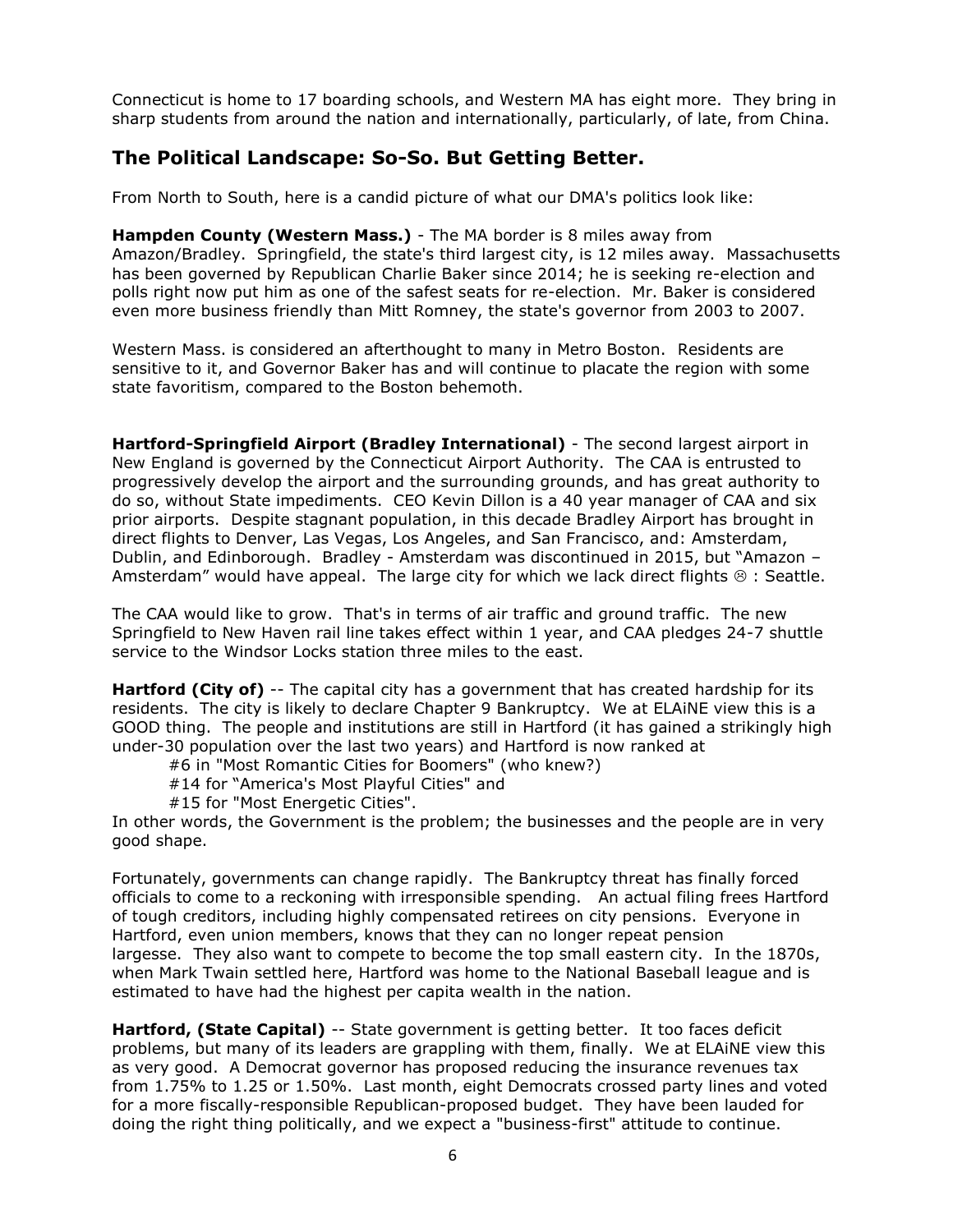Connecticut has an open seat for Governor in 2018. All the declared candidates so far, even the self-styled "progressive", espouse pro-growth policies. Two of the candidates, one Republican and one "JFK Democrat" (fiscally conservative) are part of the ELAiNE group submitting this very proposal. At least one is pledged to offer the other a prominent position in the state's business affairs should he get elected. One is fiercely "Free Market"; the other is close. They are pledged to giving a "smooth landing" in terms of regulation. One would only use minimal state money for this, but would reduce regulatory impediments **dramatically**. One would reduce the state Income Tax to **0% for citizens and 3% for corporations** (afforded by privatizing many welfare functions). One will install a Cyber Crime Institute as a 4-year college. There students can train in protecting governments, businesses, and individuals from theft. Some of their tracings up the "criminal food chain" will be shared with other states and potentially the feds. Amazon will be an excellent first employer for many for these students. While Connecticut will still be a good spot for Amazon without either of these men in the Governor's chair, it will be GREAT for Amazon if one of them is.

**New Haven (southern CT).** Anchored by Yale University and five pharmaceutical research firms, New Haven is a cauldron of creative activity. Here too, the business is better than the politics. New Haven is another city with fiscal problems. This one is not as poised to rectify them as is Hartford. Fortunately, the brainpower among the over-30 set live in the surrounding suburbs - Branford, Hamden, North Haven, Wallingford & Woodbridge all have solid and safe suburban communities that tend to stay aloof from New Haven's political wrangling. The state's Senate Republican leader is from North Haven, and the state's Senate Democrat leader is from New Haven.

### **Connecticut and its big appealing neighbors.**

Connecticut residents get Boston and New York on their terms. The theatres, restaurants and museums are close for evening and weekend travel, with residents able to settle in back home for the night. Literally a Hamilton Road employee can leave work at 5:00 and be at Fenway Park for a 7:05pm Red Sox game. His colleague wanting to see the Yankees can travel from Windsor Locks exclusively by train to a Yankee game, or by car make a 136 minute drive.

Just as Seattleans\* have "escapes" of Vancouver to the north and Portland to the south, Connecticut residents have Boston to the northeast and New York to the southwest. But ours are 60 to 120 minutes less travel, and there's no border crossing.

Those nearby cities are home for recruiting even more talent than the 240,000 students provided in the corridor from Springfield to Yale:

Amherst (55 minutes), Brown (110 minutes), Columbia (135 minutes), Dartmouth (130 minutes), Harvard (115 minutes), MIT (110 Minutes), RPI (105 min), Smith (45 minutes), Wellesley (105 minutes), Williams (120 minutes), WPI (80 minutes), and Yale (55 minutes).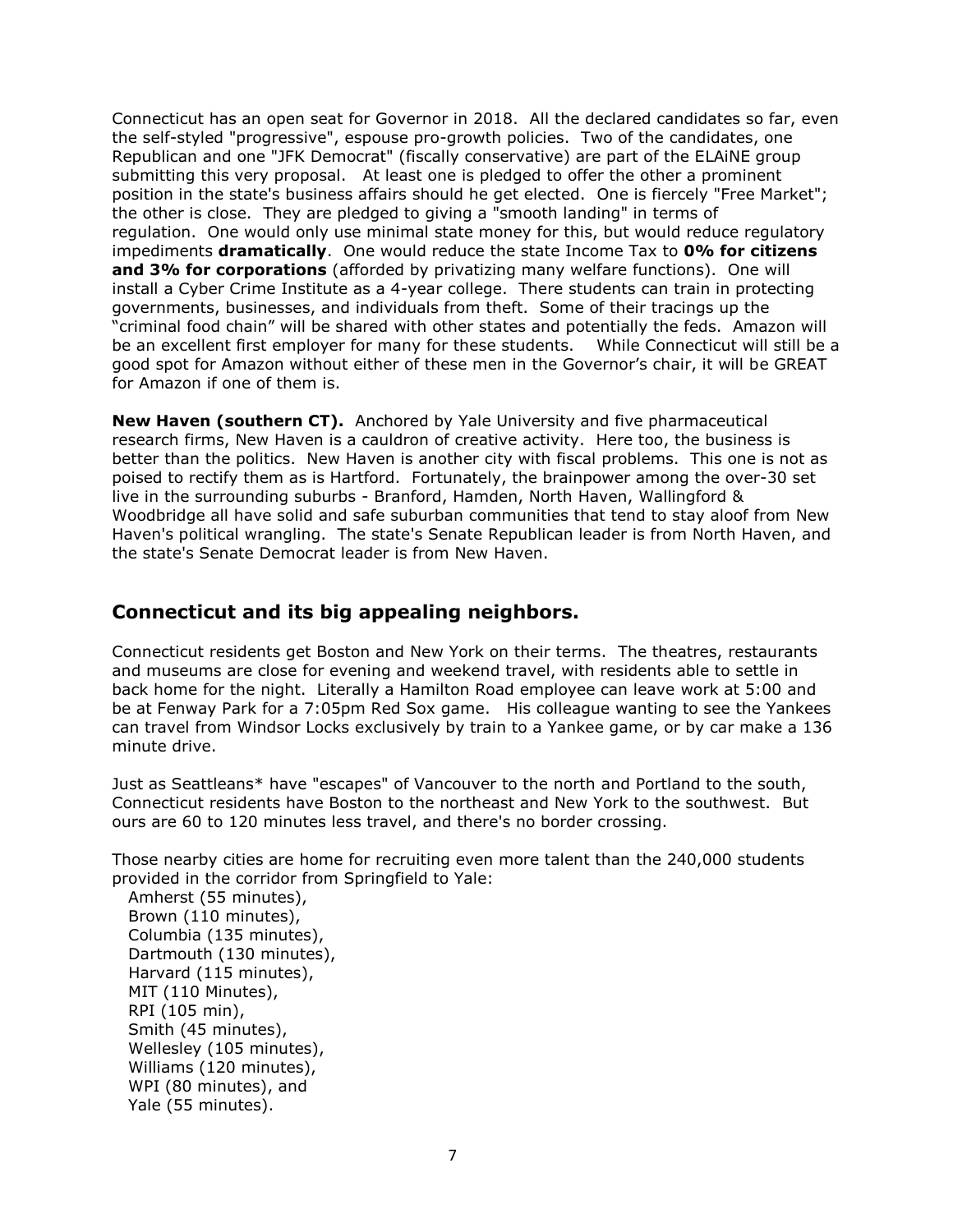The Ivy League is completed with Cornell (4 hrs 5 minutes), Princeton (3 hrs 35 minutes) and UPenn (4 hrs. 10 minutes). You want Bayesian scholars and programmers; you will find them here. You want cloud computing engineers; they too are here in abundance. You want masters of crowdsourcing for [Amazon](https://www.engadget.com/2007/09/25/amazon-mp3-a-quick-review/) MP3; you will draw them here.

If you estimate the number of undergrads and graduates 35 and under in this area, it's conservatively over 700,000 at any given time.

One of our Group is an educator; he counsels high school students on smart college choices. Seattle is never among them. Seattle is a neat city, yes; but for college and grad school, Seattle's draw is primarily for disenchanted Californians and the latte crowd. It is not as natural a home American engineers who want to get down to business and be enveloped in a Boston - New York business fever.

Even for those who have deep fondness for Seattle, Amazon has a harder time holding on to them than it will in Hartford-Springfield. Amazon is one of 22 Fortune 500 Internet / Telecom companies in Greater Seattle. In Northern CT, Amazon will be one of TWO (the other is #462 Amphenol \$5.6 billion, a telecommunications equipment manufacturing company based in Wallingford).

In Seattle the talented industry-switchers have cool firms like Blue Nile, Miramax, Nordstrom, QVC, Starbucks, and Tommy Bahama. In Hartford-Springfield they have only a defense contractor (UTC), a boring tool manufacturer (Stanley/Black & Decker), and a bunch of more boring insurance firms. Bottom line: in Connecticut, Amazon will be IT. Once employees come, it will be easier for Amazon to keep them.

### **Fun in Connecticut: Beaches, Mountains, and Hockey (?)**

Residents remark that the hills are "everywhere". Though on the dense side, there are forests in every Connecticut town. All beaches on the Connecticut side of Long Island Sound are within 90 minutes' drive of Amazon Airport; the 2000' ski areas of southern and Central Vermont are 100 to 200 minutes away.

Connecticut lost its NHL franchise 20 years ago. Our Democrat Governor candidate is dedicated to bringing an NHL team back to Hartford. (Indeed, his one and only abnegation: "if an NHL team is not skating here in 4 years, DON'T re-elect me!"). The arena is still in use, and a redeveloped arena could very well be renamed the "Amazon Arena", home to the NHL's Connecticut, Hartford, or "New England" (as it originally was) Whalers.

Partial Amazon ownership is in the offing. This is unlikely to be a money-maker, but it's a GOOD recognition-maker. The Whalers are still considered nationally as a "cult" team, https://www.youtube.com/watch?v=cxdTsV6pasq and ESPN (HQ in Bristol CT) can easily broadcast snippets of every Whalers game at Amazon Arena.

# **Fun in Connecticut for Little Ones: LEGO, Kids Corner, Kidtivity….**

Lego's North American Headquarters are in neighboring Enfield. They put on commercial displays routinely, and offer themselves to junior "building projects" in elementary schools. Again, parents amply spend on wholesome activities for their children. Kids Corner, Kidtivity, and Bravissimo Music are three organizations that span the state to bring activities to youngsters. Every week another kid-friendly business pops up in the state. More can be seen at [www.visitconnecticut.com/state/family-activities/](http://www.visitconnecticut.com/state/family-activities/) and www.kidscornerct.com.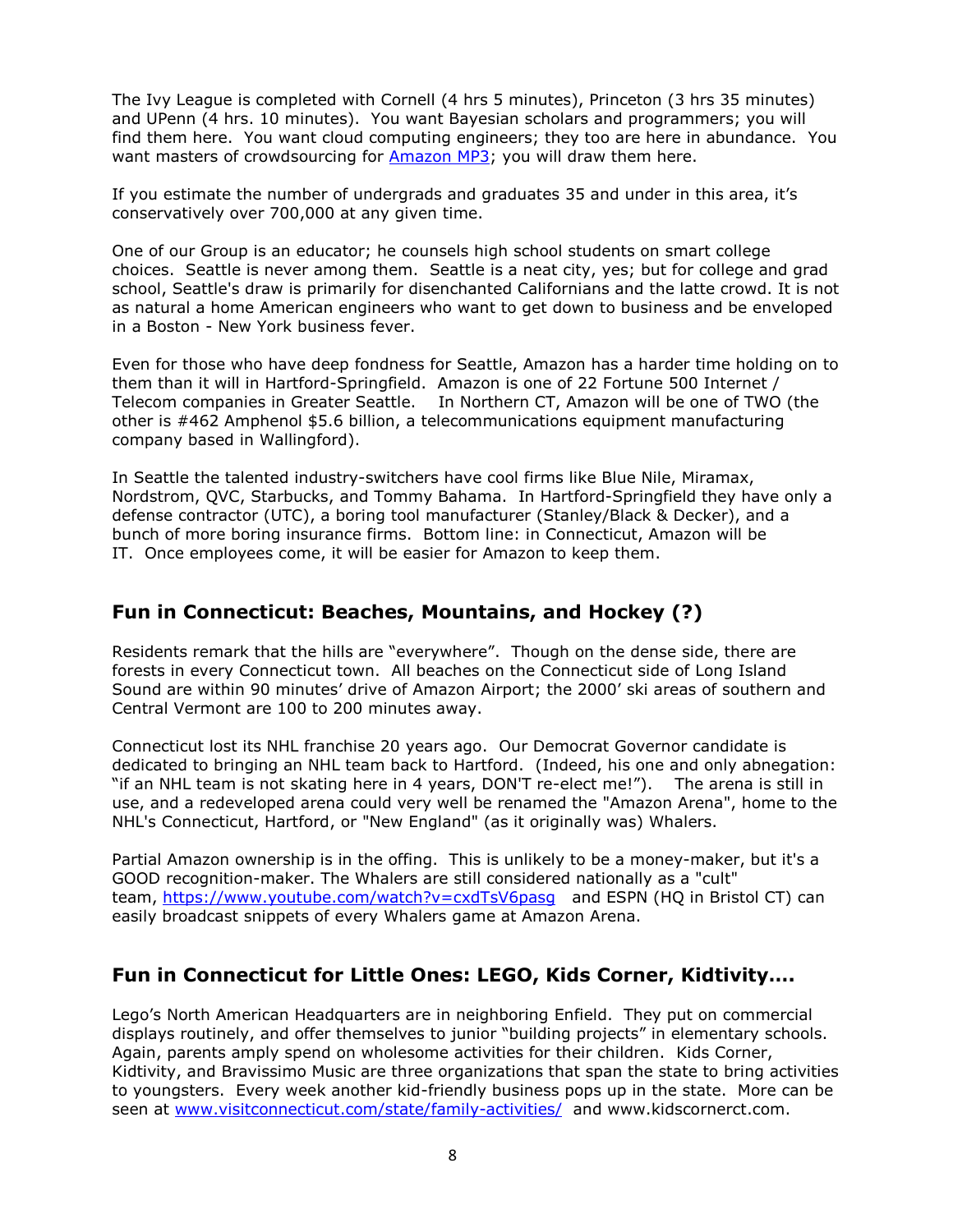# **EZ Online Satisfaction ("E-ZOS")**

You may be looking for "only" corporate HQ, but we want your largest warehouse east of the Cascades to be HERE. Deliveries will be facilitated by the most permissive allowances possible. When you can do good venturesome business, we stand aside. If you are using smart-trucks on our roads, we encourage it. If your drivers are using "smart-glasses", we will not restrain them. When you are experimenting with drone deliveries, we'll be asking people to respect your commerce.

This is a state whose residents have been so beaten down by over-regulation and reduced commerce, that we'll go a long way to see the benefits of less regulation and more commerce. Again, we're not bad now, and getting better.

The best is yet to come. The same people who have inspired New Hampshire's "Free State Project" want to make Connecticut their "southern sister". With "Live Free" Governor candidates in both the Democrat and Republican parties, and Libertarians making inroads in many municipalities (watch the city of Norwich CT's election returns on Nov 7), Connecticut will be more likely to follow through on "smooth landing" promises than most states. Our slogan "Still Revolutionary" applies to changing commerce for the better. In a small state, you can drive it. We look forward to working with you, and becoming part of you.

### **In Summary:**

We need you. Connecticut voters KNOW we need you. It means that here in a state beaten down by bad government, if you say "jump", we say "how high".

Connecticut was settled 400 years ago, by the Dutch. You can help make CT the best it's ever been. And we think we can make Amazon the best IT's ever been. Mr. Bezos, in the near future your holdings will exceed \$400 billion. Nobody will catch you. Northern CT is happy to propel that.

Respectfully Submitted:

Mark Stewart Greenstein

For

Daniel DeNoia – FUSCO construction David Neeleman – Jet Blue, Azul, and Azura Airlines David Walker – Former U.S. Comptroller Greg Ugalde – T & M Building Ira Klein – Counsel to TMV. Former Counsel to Dow Chemical and Union Carbide June Klein – President, Technology & Marketing Ventures, Inc. Mark Wolman –The Waterford Group (largest Hotelier and Conference Center in Hartford), Shari Cantor – Mayor of West Hartford Wayne Grier – Founder of AYS Transportation, and

Tangentially:

The CT Airport Authority Officers: Kevin Dillon, Bob Bruno, Al Gavelek, and Alex Peterson.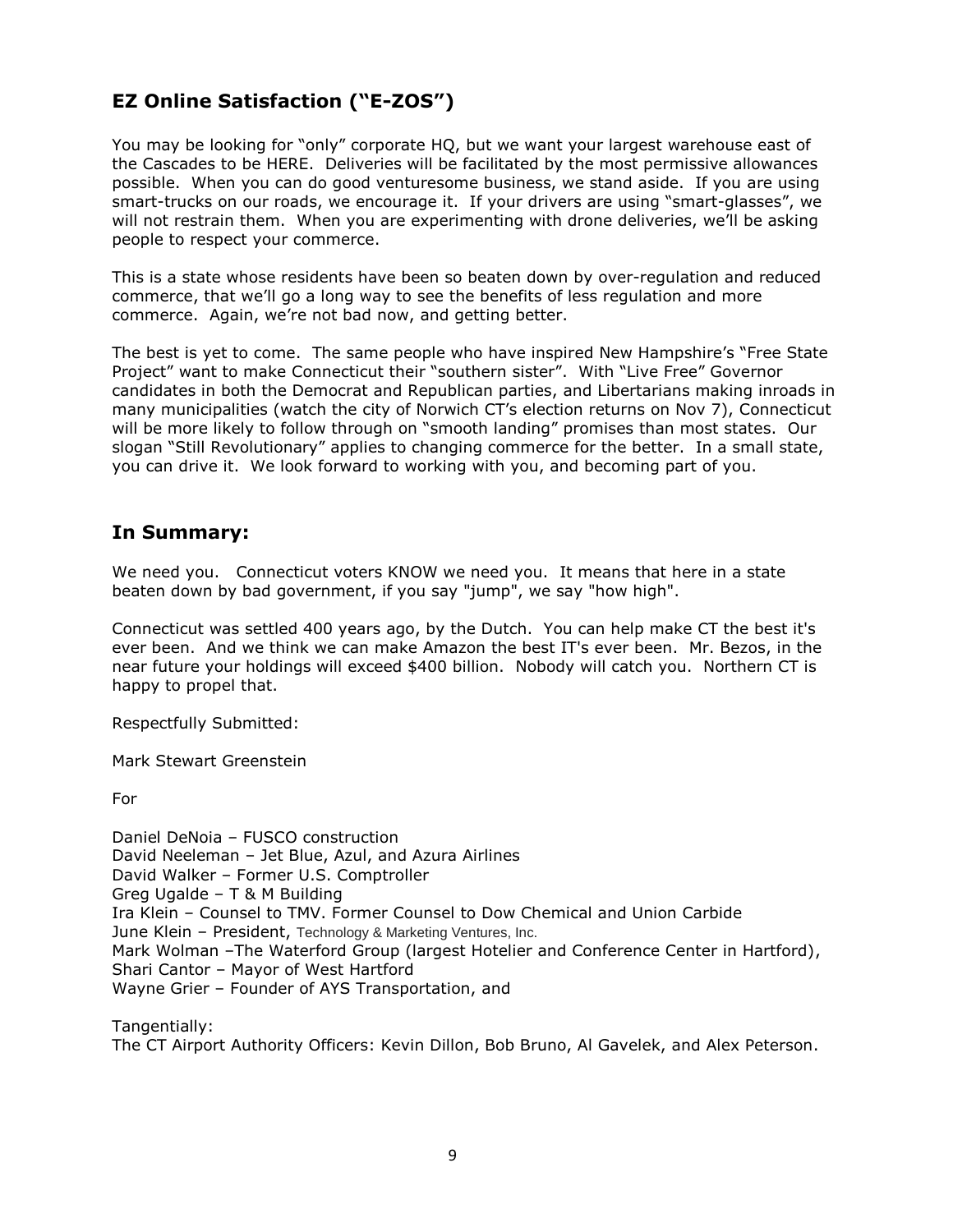Hartford Rail Line Stations between Springfield and New Haven. Source: Wikipedia. Embellished at mile 109 by ELAiNE.

ä,

 $\overline{a}$ 

 $\sim$ 

| <b>Milepost</b> | <b>Station</b>                                                   | in service<br>date | <b>Connections/notes</b>                                                                                                                                                                                                                      |
|-----------------|------------------------------------------------------------------|--------------------|-----------------------------------------------------------------------------------------------------------------------------------------------------------------------------------------------------------------------------------------------|
| 94              | <b>Springfield Union</b><br><b>Station</b>                       | 2018               | ≝<br><b>Amtrak: Lake Shore Limited, Northeast Regional, Vermonter</b><br>Pioneer Valley Transit Authority (local buses)<br>Greyhound Lines<br>Peter Pan Bus Lines                                                                             |
| 102             | <b>Enfield Station</b>                                           | in design          | Enfield Magic Carpet Bus                                                                                                                                                                                                                      |
| 109             | <b>Windsor Locks Station</b><br>2.5 Miles to One<br>Hamilton Rd. | 2018               | ≝<br><b>Amtrak: Northeast Regional.</b><br>Amazon-Bradley Shuttle. Proposed by ELAiNE, agreed to in preliminary spirit<br>by The Connecticut Airport Authority officials.                                                                     |
| 114             | <b>Windsor Station</b>                                           | 2018               | Amtrak: Northeast Regional<br><b>Q</b> CT Transit Hartford                                                                                                                                                                                    |
| 120             | <b>Hartford Union Station</b>                                    | 2018               | ≝<br><b>Amtrak: Northeast Regional, Vermonter</b><br><b>CTfastrak</b><br>CT Transit Hartford Creyhound Lines<br>Peter Pan Bus Lines                                                                                                           |
| 123             | <b>West Hartford Station</b>                                     | in design          | CTfastrak                                                                                                                                                                                                                                     |
| 131             | <b>Berlin Station</b>                                            | 2018               | Amtrak: Northeast Regional, Vermonter                                                                                                                                                                                                         |
| 138             | <b>Meriden Station</b>                                           | 2018               | ≘⊾<br>Amtrak: Northeast Regional, Vermonter                                                                                                                                                                                                   |
| 144             | <b>Wallingford Station</b>                                       | 2018               | Amtrak: Northeast Regional, Vermonter                                                                                                                                                                                                         |
| 155             | <b>New Haven State</b><br><b>Street Station</b>                  | 2018               | Shore Line East<br>MetroNorth: New Haven Line<br><b>Q</b> CT Transit New Haven                                                                                                                                                                |
| 156             | <b>New Haven Union</b><br><b>Station</b>                         | 2018               | ఆ⊾<br><b>Amtrak:</b> Acela Express (to NYC, Providence, Boston MetroNorth: New<br>Haven Line (commuter line to Fairfield & NYC)<br>CT Transit New Haven, Greyhound Lines, Peter Pan Bus Lines<br>Yale University Shuttle and MegaBus (to NYC) |
|                 |                                                                  |                    |                                                                                                                                                                                                                                               |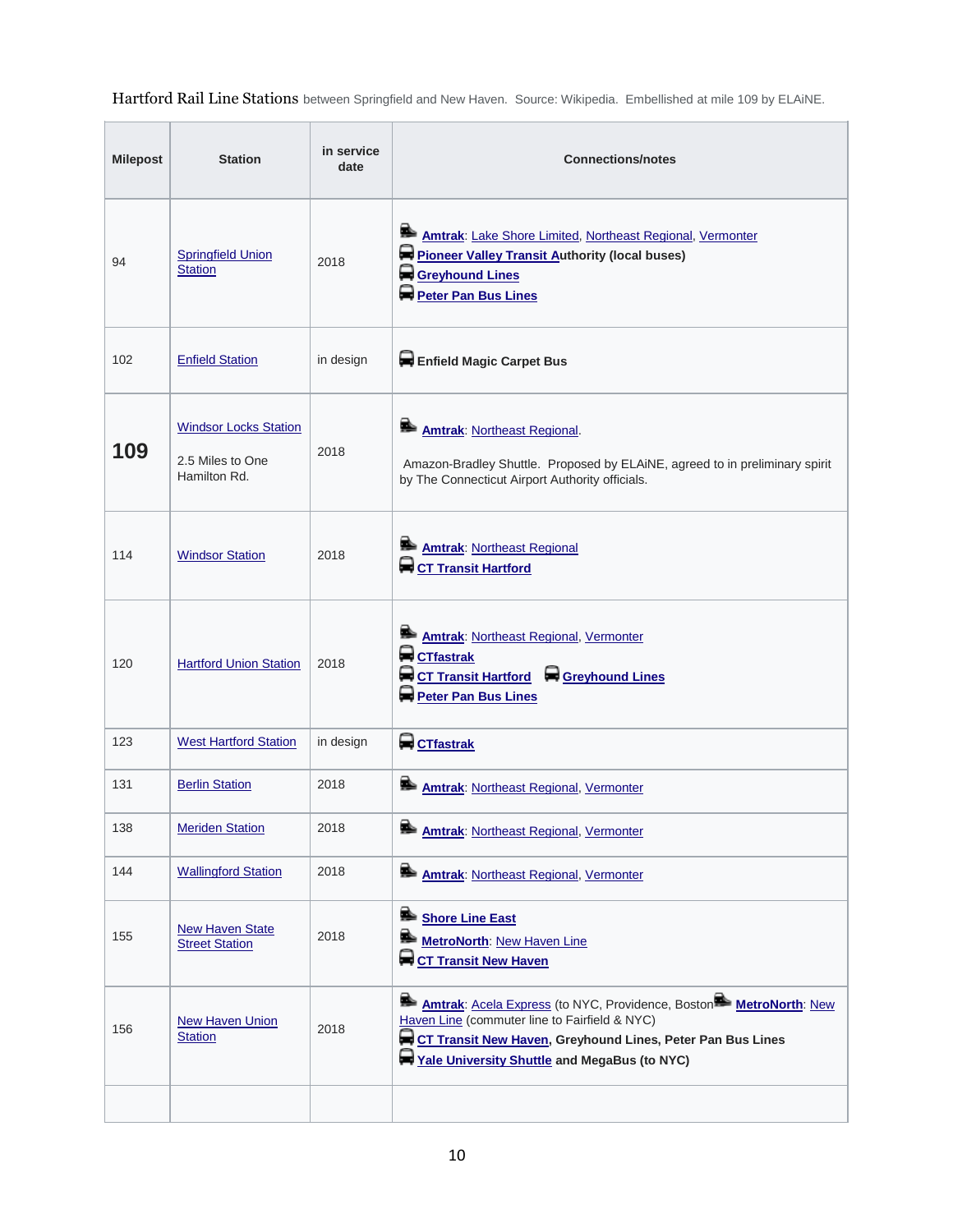#### *CLARIFYING INFORMATION REQUESTED NOT ADDRESSED ABOVE:*

- 1. Please provide information regarding potential buildings/sites that meet the criteria described herein. Along with general site information, please provide the current ownership structure of the property, whether the state/province, or local governments control the property, the current zoning of the site, and the utility infrastructure present at the site. 1 Hamilton Rd. is 199,500 sq ft. Built in 1964 and wholly owned by United Technologies, it is on the market for \$4,500,000. It can be vacated within 6 months of sale. Full energy for technical uses and 900 parking spaces. The building is "swing space" for UTC now.
- 2. Please provide a summary of total incentives offered for the Project by the state/province and local community… The only incentives needing state approval is if there is special shuttle use to and from the Windsor Locks station of the Hartford Rail Line. Airport development is within the CAA and state approvals are NOT sought or needed. Off-site approvals would be the Town of Windsor Locks and the Town of Suffield. Section 408 of the Windsor Locks code make approvals for education classes and now (as of this week) expands to industry uses. Windsor Locks' AIOZ Airport Interchange Overlay Zone, at this point, applies to limited properties in proximity to Route 20, which is 200 feet from the runway's end.

If any of the programs or incentives described in the summary of total incentives are uncertain or not guaranteed, please explain the factors that contribute to such uncertainty and estimate the approximate level of certainty. Please also describe any applicable claw backs or recapture provisions required for each incentive item. This group is not tied to any state entity except the quasi-public CAA, which has made no formal incentive promises.

- 3. Please provide a timetable for incentive approvals at the state/province and local levels, including any legislative approvals that may be required. This Group (ELAiNE) is dedicated to moving quickly. This group was only made aware of the RFP on Sunday Oct 8. ELAiNE came into existence the next day, and consolidated on Thursday October 12. The research was completed on Saturday and Sunday Oct 14 and 15, The proposal was written start-to-finish in one day, Oct 15, and submitted at 12:01am on Oct 16. We realize this is not as sophisticated as what likely every community with state backing has. We think good ideas, swiftly implemented, might override the pizzazz of other proposals that took several weeks. Our can be a work in progress if given the "green light" to flesh out more.
- 4. Please provide labor and wage rate information in the general job categories described. Please provide relevant labor pool information and your ability to attract talent regionally. Also, include specific opportunities to hire software development engineers and recurring sourcing opportunities for this type of employment. Please include all levels of talent available in the MSA, including executive talent and the ability to recruit talent to the area. Connecticut has a \$10.10/hr minimum wage. CT has a relatively low turnover rate. MA is higher, but that's skewed by Metro Boston. Turnover in Western MA likely mimics the relatively placid rates of Connecticut. According to Compdata, Connecticut's is LOWEST in the nation at 11.5%. Our neighbors Rhode Island, Maine, and Massachusetts are 2<sup>nd</sup>, 3<sup>rd</sup>, and 6<sup>th</sup> respectively. (Oklahoma is highest, at 21.5%. At 16.5% Washington is 28<sup>th.</sup>).
- 5. Please include programs/partnerships currently available and potential creative programs with higher education institutions in the region in your response. Please also include a list of universities and community colleges with relevant degrees and the number of students graduating with those degrees over the last three years. Additionally, include information on your local/regional K-12 education programs related to computerscience. The University of Connecticut partnered in 2013 with Connecticut's largest employer, UTC to create an undergraduate "pipeline" to industry, called the Institute for Advanced Systems Engineering. [http://utc](http://utc-iase.uconn.edu/)[iase.uconn.edu/](http://utc-iase.uconn.edu/) The Cyber Crime Detection hive will be a direct grad student  $-\rightarrow$  Amazon intern pipeline. Connecticut's Democrat-Libertarian governor candidate has proposed it, and at least two legislators have embraced attracting more youngsters to a campus that enhances industry and protects institutional security. A private firm that teaches logistics, TMV, is committed to integrating undergraduates with business while they are in school. TMV's President envisions Amazon services like Echo, AWS and safe robots mass incorporated into senior living facilities and used as a model holistic solution. At the high school level, magnet schools dedicated to technical fields, including "The Academy of Aerospace and Engineering, based in Windsor, dot greater Hartford. Due to the paucity of high-tech firms, high-school-to-tech career opportunities are, frankly, lacking.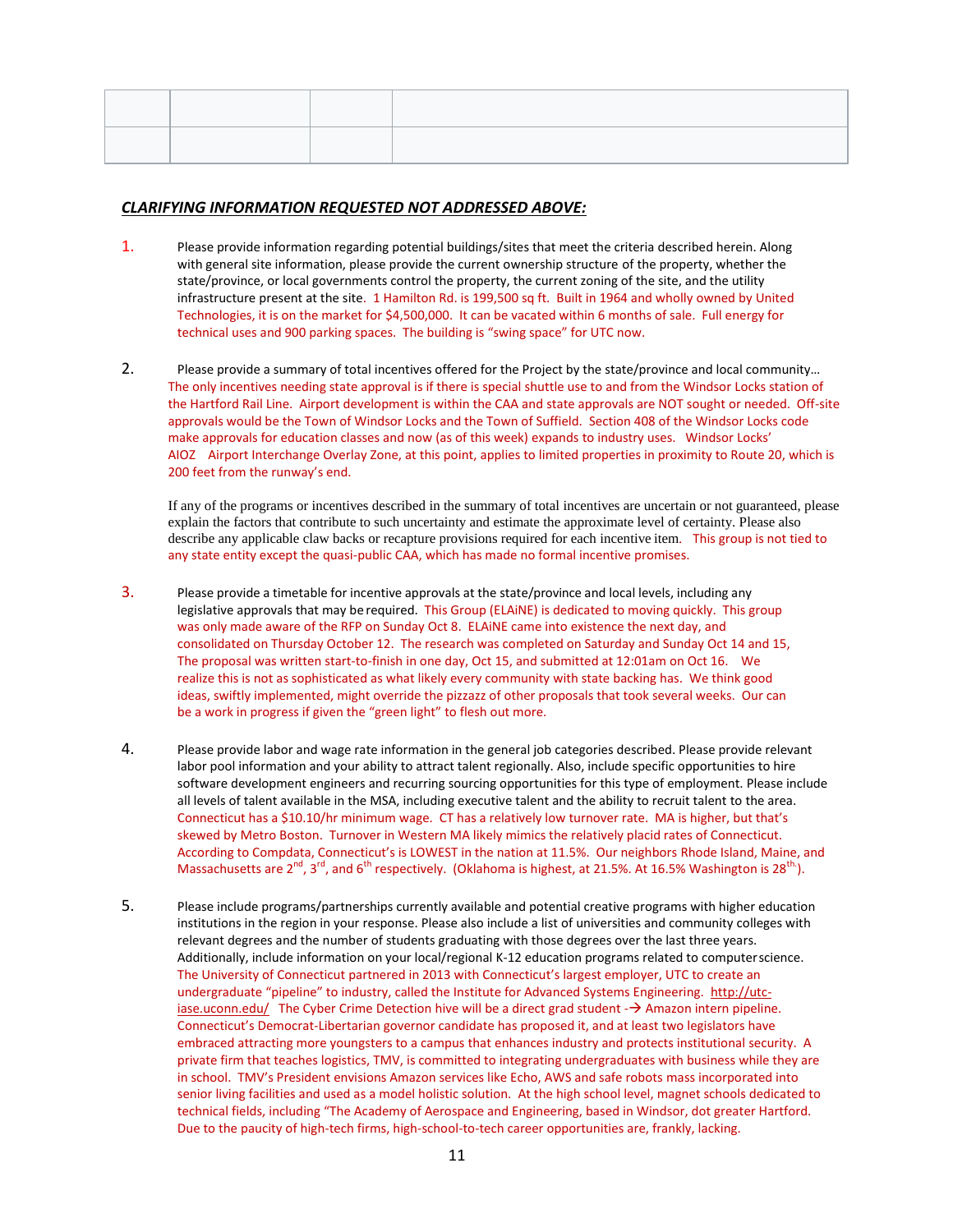- 6. Please provide highway, airport, and related travel and logistics information for all proposed sites. Please also include transit and transportation options for commuting employees living in the region. For each proposed site in your region, identify all transit options, including bike lanes and pedestrian access to the site(s). We lack DOT statistics. We can only be anecdotal with congestion: you are BETWEEN cities. Amazon in Windsor Locks is a "reverse commute" for all who live in Springfield and Hartford. Even going IN to those cities, until one gets within 3 miles of Hartford, and perhaps 1 mile of Springfield, there is rarely traffic that must slow to below 55. U.S. Route 5 parallels 91 throughout New England, so in an emergency, 5 can carry the I-91 load. From the north and south CT 75 and 187, from the east and west CT 20 and 190, and from the southwest CT 167 are all reliable roads.
- 7. Please include information on your community with respect to daily living, recreational opportunities, diversity of housing options, availability of housing near potential sites for HQ2, and pricing, among other information. Please also include relevant crime data and cost of living data. See above for Crime stats. Cost of living for metro Hartford is 21% above the national average. Please do NOT take the Cost of living for all CT. That is because 1/3 live in Fairfield Country (far southwest) where the cost of living is 45% higher. As for recreation, we are within two hours from any beach in Rhode Island or CT, and within three hours of most of Cape Cod. We are 1 hour from the Berkshire Mountains, and 2 hours from the Green Mountains of Vermont.
- 8. Please use your response as an opportunity to present any additional items and intangible considerations with respect to your state/province and community that Amazon should include in its analysis. See above. Please realize this could involve two states. To the extent Amazon can characterize itself as an "insurer", it gets favored treatment by existing CT state law to keep insurance revenues taxed at 1.75%. Connecticut welcomes an eager firm to buy the majority of Aetna's stock, and thereby become CTs largest insurer. Aetna has great business lines – it still earned \$.5B in 2016 despite nearly \$2B in Obamacare losses. Aetna's market cap is now \$52B (11% of Amazon's).

#### **Credits, Sources, and a three-part Asterisk\*:**

County Median Home Prices:<http://economistsoutlook.blogs.realtor.org/2017/03/09/county-median-home-prices/>

Town Median Income Stats: [https://en.wikipedia.org/wiki/List\\_of\\_Connecticut\\_locations\\_by\\_per\\_capita\\_income](https://en.wikipedia.org/wiki/List_of_Connecticut_locations_by_per_capita_income)

MA and CT job turnover rates provided by Compdata <http://blog.compdatasurveys.com/2015-total-turnover-rates-by-region>

Red Sox and Yankee distances from 1 Hamilton Drive, Windsor Locks CT: [https://www.google.com/search?q=1+hamilton+road+windsor+locks+to+fenway+park&oq=1+hamilton+road+wi](https://www.google.com/search?q=1+hamilton+road+windsor+locks+to+fenway+park&oq=1+hamilton+road+windsor+locks+to+fenway+park&gs_l=psy-ab.3...1113.4639.0.4960.15.15.0.0.0.0.111.1420.6j8.14.0....0...1.1.64.psy-ab..1.12.1197...0j38j0i22i30k1j33i21k1j33i160k1.0.iJPjnIK5YjA) [ndsor+locks+to+fenway+park&gs\\_l=psy](https://www.google.com/search?q=1+hamilton+road+windsor+locks+to+fenway+park&oq=1+hamilton+road+windsor+locks+to+fenway+park&gs_l=psy-ab.3...1113.4639.0.4960.15.15.0.0.0.0.111.1420.6j8.14.0....0...1.1.64.psy-ab..1.12.1197...0j38j0i22i30k1j33i21k1j33i160k1.0.iJPjnIK5YjA)[ab.3...1113.4639.0.4960.15.15.0.0.0.0.111.1420.6j8.14.0....0...1.1.64.psy](https://www.google.com/search?q=1+hamilton+road+windsor+locks+to+fenway+park&oq=1+hamilton+road+windsor+locks+to+fenway+park&gs_l=psy-ab.3...1113.4639.0.4960.15.15.0.0.0.0.111.1420.6j8.14.0....0...1.1.64.psy-ab..1.12.1197...0j38j0i22i30k1j33i21k1j33i160k1.0.iJPjnIK5YjA)[ab..1.12.1197...0j38j0i22i30k1j33i21k1j33i160k1.0.iJPjnIK5YjA](https://www.google.com/search?q=1+hamilton+road+windsor+locks+to+fenway+park&oq=1+hamilton+road+windsor+locks+to+fenway+park&gs_l=psy-ab.3...1113.4639.0.4960.15.15.0.0.0.0.111.1420.6j8.14.0....0...1.1.64.psy-ab..1.12.1197...0j38j0i22i30k1j33i21k1j33i160k1.0.iJPjnIK5YjA)

[https://www.google.com/search?q=windsor+locks+to+yankee+stadiums&oq=windsor+locks+to+yankee+stadium](https://www.google.com/search?q=windsor+locks+to+yankee+stadiums&oq=windsor+locks+to+yankee+stadiums&aqs=chrome..69i57j69i64.10344j0j9&sourceid=chrome&ie=UTF-8) [s&aqs=chrome..69i57j69i64.10344j0j9&sourceid=chrome&ie=UTF-8](https://www.google.com/search?q=windsor+locks+to+yankee+stadiums&oq=windsor+locks+to+yankee+stadiums&aqs=chrome..69i57j69i64.10344j0j9&sourceid=chrome&ie=UTF-8)

TMV alliance (with ELAiNE partner June Klein) is best viewed at [https://www.youtube.com/watch?v=wTeB1Ibpu-](https://www.youtube.com/watch?v=wTeB1Ibpu-U&list=PLBMne_cHf5IfUhr_MLUmjtXK7mH4anmYI&index=3)[U&list=PLBMne\\_cHf5IfUhr\\_MLUmjtXK7mH4anmYI&index=3](https://www.youtube.com/watch?v=wTeB1Ibpu-U&list=PLBMne_cHf5IfUhr_MLUmjtXK7mH4anmYI&index=3) and https://youtu.be/U62H65RqJSQ

Town of Suffield: [www.suffieldct.gov/town/boards/economicdevelopment/process](http://www.suffieldct.gov/town/boards/economicdevelopment/process) www.suffieldct.gov/filestorage/10102/5206/5262/15097/Complete\_Zoning\_Regulations\_Amended\_8-04-17.pdf

West Hartford Schools: [kingphilip.whps.org/page.cfm?p=1419](http://kingphilip.whps.org/page.cfm?p=1419) and [www.westhallband.org/media.html](http://www.westhallband.org/media.html)

Town of Windsor Locks: https://www.windsorlocksct.org/building-and-land-use/economic-incentives

The Loomis Chaffee School:<https://www.loomischaffee.org/arts/theater-dance>

<https://www.loomischaffee.org/about-us/loomis-at-a-glance/alumni-excellence>

<https://www.loomischaffee.org/academics/kravis-center-for-excellence-in-teaching>

<https://www.loomischaffee.org/student-life/student-clubs-organizations> from 3:50 to 6:00

Suffield Academy: <https://www.suffieldacademy.org/page/about-suffield>

Westminster School: https://www.westminster-school.org/page

Hall High Jazz Band – "Tributes to Miles" Winning Performance Berklee Jazz Festival http://www.hallhighjazz.com/video.htm